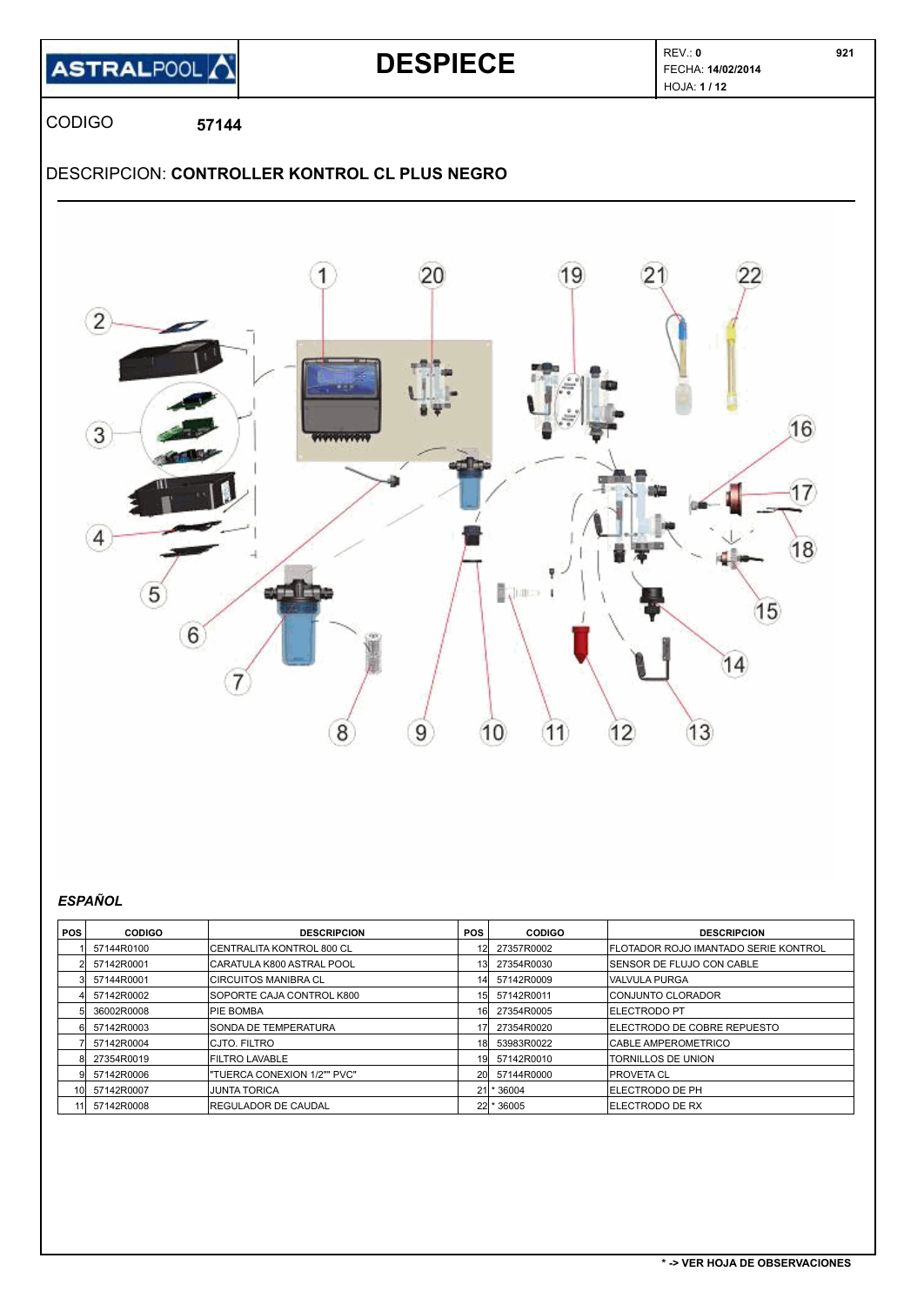|               | ASTRALPOOL | <b>DESPIECE</b>                               | REV: 0<br>FECHA: 14/02/2014<br><b>HOJA: 2/12</b> | 921 |
|---------------|------------|-----------------------------------------------|--------------------------------------------------|-----|
| <b>CODIGO</b> | 57144      |                                               |                                                  |     |
|               |            |                                               |                                                  |     |
|               |            | DESCRIPCION: CONTROLLER KONTROL CL PLUS NEGRO |                                                  |     |
|               |            | <b>OBSERVACIONES</b>                          |                                                  |     |
| POS           | CODIGO     | <b>OBSERVACIONES</b>                          |                                                  |     |
| 21            | 36004      | PEDIR A POOL SUPLIER                          |                                                  |     |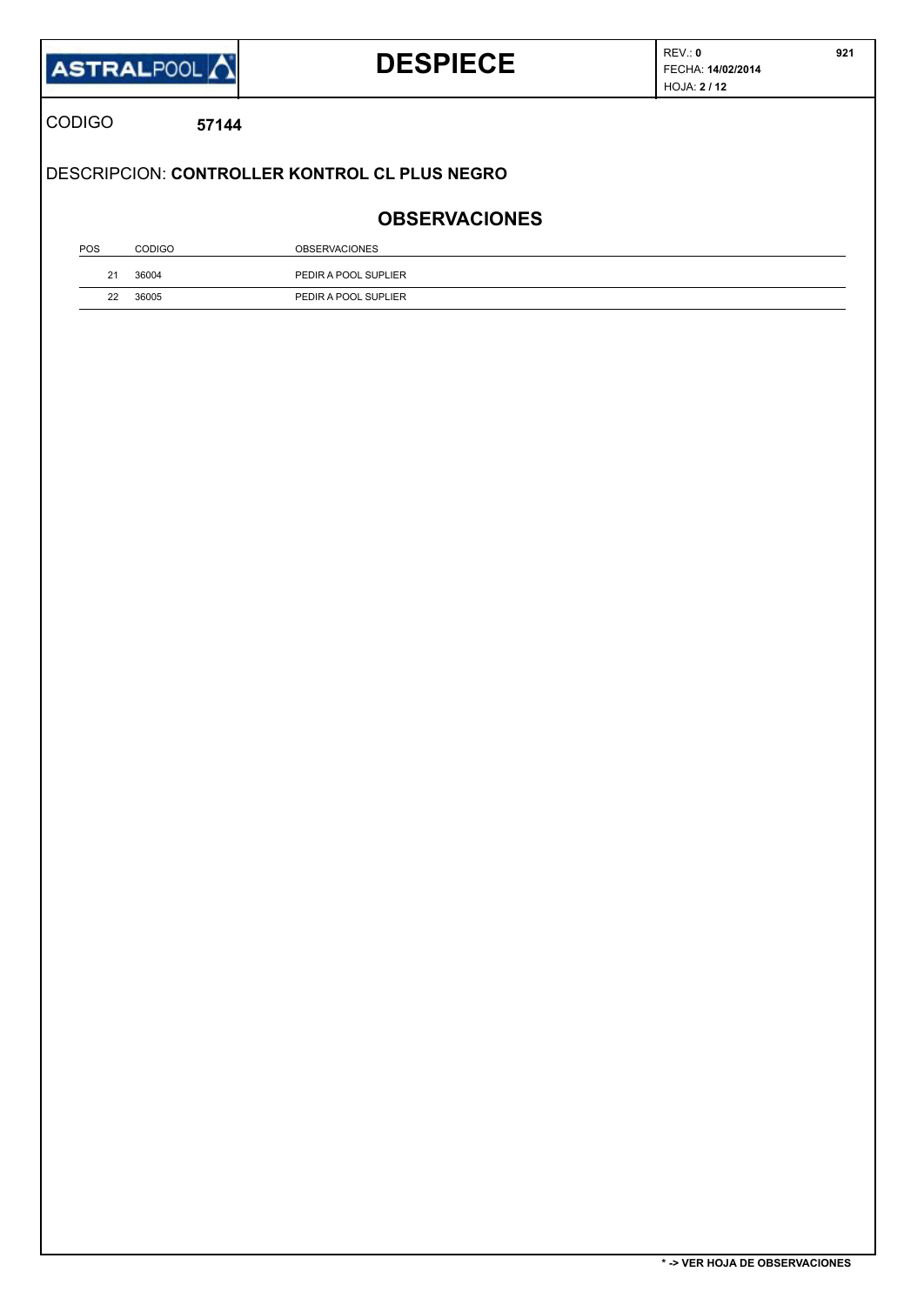

# **ÉCLATÉ DATE EV.: 0 DATE: 14/02/2014**

PAG.: **3 / 12** 

CODE **57144**

### DESCRIPTION: **CONTROLLER CL**



#### *FRANCAIS*

| POS I | CODE       | <b>DESCRIPTION</b>                 | <b>POS</b>      | CODE       | <b>DESCRIPTION</b>                           |
|-------|------------|------------------------------------|-----------------|------------|----------------------------------------------|
|       | 57144R0100 | BOÎTIER DE COMMANDE KONTROL 800 CL |                 | 27357R0002 | <b>IFLOTTEUR ROUGE AIMANTÉ SÉRIE KONTROL</b> |
|       | 57142R0001 | ICACHE K800 ASTRAL POOL            | 13 <sub>l</sub> | 27354R0030 | ICAPTEUR DE DÉBIT AVEC CÂBLE                 |
|       | 57144R0001 | <b>CIRCUITS DE MANŒUVRE CL</b>     | 141             | 57142R0009 | VANNE DE PURGE                               |
|       | 57142R0002 | SUPPORT BOÎTIER DE COMMANDE K800   | 15 <sub>l</sub> | 57142R0011 | <b>IENSEMBLE CHLORINATEUR</b>                |
|       | 36002R0008 | <b>BASE POMPE</b>                  | 161             | 27354R0005 | IÉLECTRODE PT                                |
|       | 57142R0003 | <b>SONDE DE TEMPÉRATURE</b>        |                 | 27354R0020 | IÉLECTRODE EN CUIVRE DE RECHANGE             |
|       | 57142R0004 | <b>IENS. FILTRE</b>                | 18l             | 53983R0022 | CÂBLE AMPÉROMÉTRIQUE                         |
|       | 27354R0019 | <b>FILTRE LAVABLE</b>              | 191             | 57142R0010 | IVIS DE FIXATION                             |
|       | 57142R0006 | IÉCROU CONNEXION 1/2" PVC          | <b>20</b>       | 57144R0000 | <b>CYLINDRE CL</b>                           |
| 101   | 57142R0007 | <b>JOINT TORIQUE</b>               | 21l             | * 36004    | <b>ELECTRODE DE PH</b>                       |
|       | 57142R0008 | <b>RÉGULATEUR DE DÉBIT</b>         |                 | 22 * 36005 | <b>IELECTRODE DE RX</b>                      |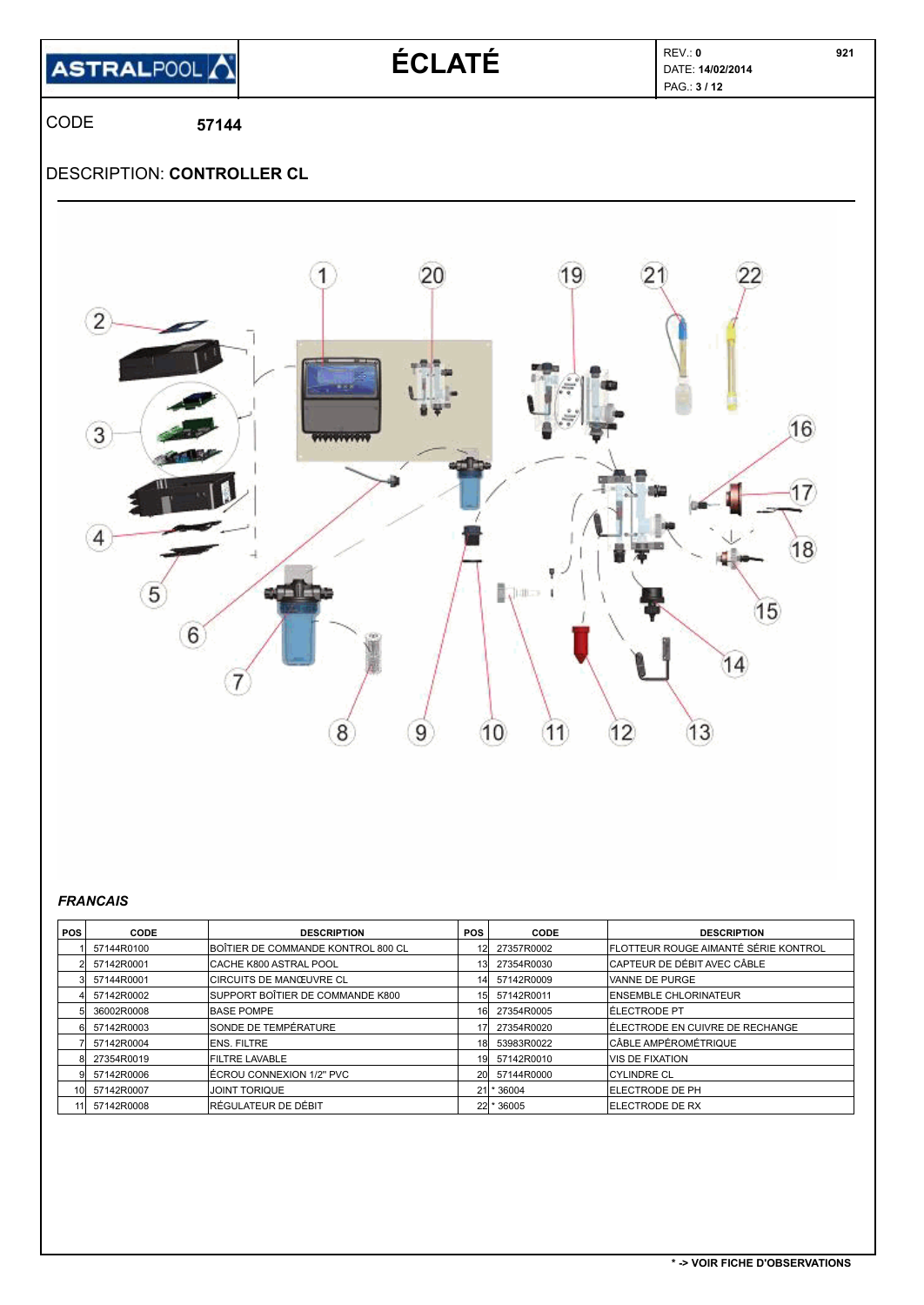|              | <b>ASTRALPOOL</b> | <b>ÉCLATÉ</b> |
|--------------|-------------------|---------------|
| <b>ICODE</b> | 57144             |               |

 **921**

DESCRIPTION: **CONTROLLER CL**

### **OBSERVATIONS**

| POS | CODE  | <b>OBSERVATIONS</b>  |
|-----|-------|----------------------|
|     | 36004 | PEDIR A POOL SUPLIER |
| 22  | 36005 | PEDIR A POOL SUPLIER |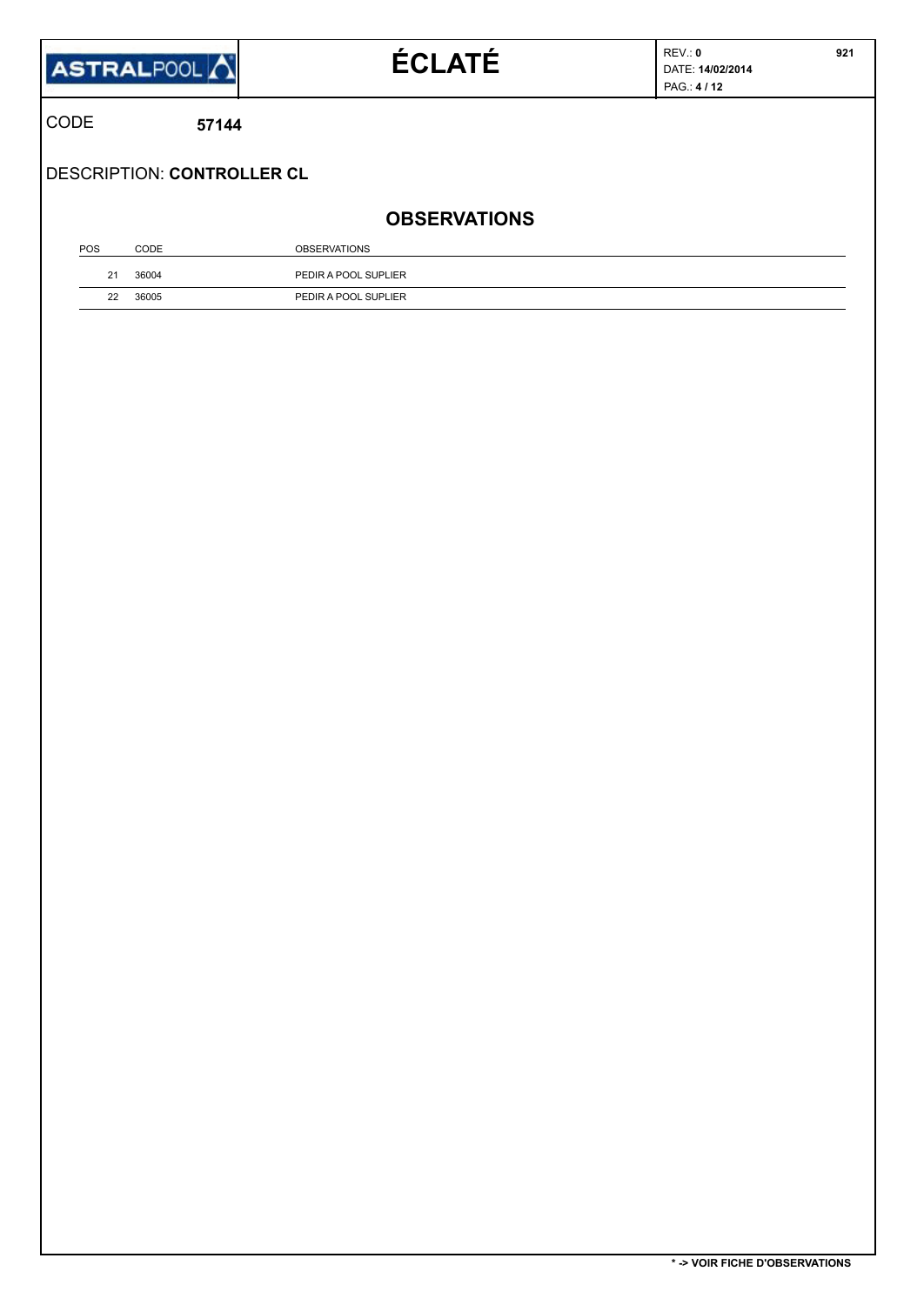**ASTRALPOOL** 

# **PARTS BREAKDOWN DATE:** 14/02/2014

SHEET: **5 / 12** 

CODE **57144**

### DESCRIPTION: **CONTROLLER CL**



#### *ENGLISH*

| POS I           | CODE       | <b>DESCRIPTION</b>                  | <b>POS</b>      | CODE         | <b>DESCRIPTION</b>                      |
|-----------------|------------|-------------------------------------|-----------------|--------------|-----------------------------------------|
|                 | 57144R0100 | KONTROL 800 CL ASTRAL               |                 | 27357R0002   | IKONTROL SERIES RED MAGNETIC FLOAT      |
|                 | 57142R0001 | FACE PANEL K800 ASTRAL POOL         | 13              | 27354R0030   | <b>IFLOW SENSOR WITH CABLE</b>          |
|                 | 57144R0001 | ELECTRICAL MAINBOARD KONTROL 800 CL | 14              | 57142R0009   | <b>IPURGE VALVE</b>                     |
|                 | 57142R0002 | BRACKET CONTROL BOX K800            | 15 <sub>l</sub> | 57142R0011   | <b>CHLORINE HOLDER TRANSPARENT BODY</b> |
|                 | 36002R0008 | <b>PUMP BASE</b>                    | 16              | 27354R0005   | <b>IPT ELECTRODE</b>                    |
|                 | 57142R0003 | TEMPERATURA PROBE                   |                 | 27354R0020   | <b>ISPARE COPPER ELECTRODE</b>          |
|                 | 57142R0004 | <b>FILTER KIT</b>                   | 18              | 53983R0022   | <b>CHLORINE CABLE</b>                   |
|                 | 27354R0019 | <b>WASHABLE FILTER</b>              | 19              | 57142R0010   | <b>IMETALLIC CONNECTIONS</b>            |
|                 | 57142R0006 | "CONNECTION NUT 1/2"" PVC"          | 20              | 57144R0000   | IMODULAR PROVE HOLDERPH AND CL          |
| 10 <sup>1</sup> | 57142R0007 | O-RING                              | 21              | * 36004      | <b>IPH ELECTRODE</b>                    |
| 11 I            | 57142R0008 | <b>IFLOW REGULATOR</b>              |                 | $22$ * 36005 | <b>IRX ELECTRODE</b>                    |

 **921**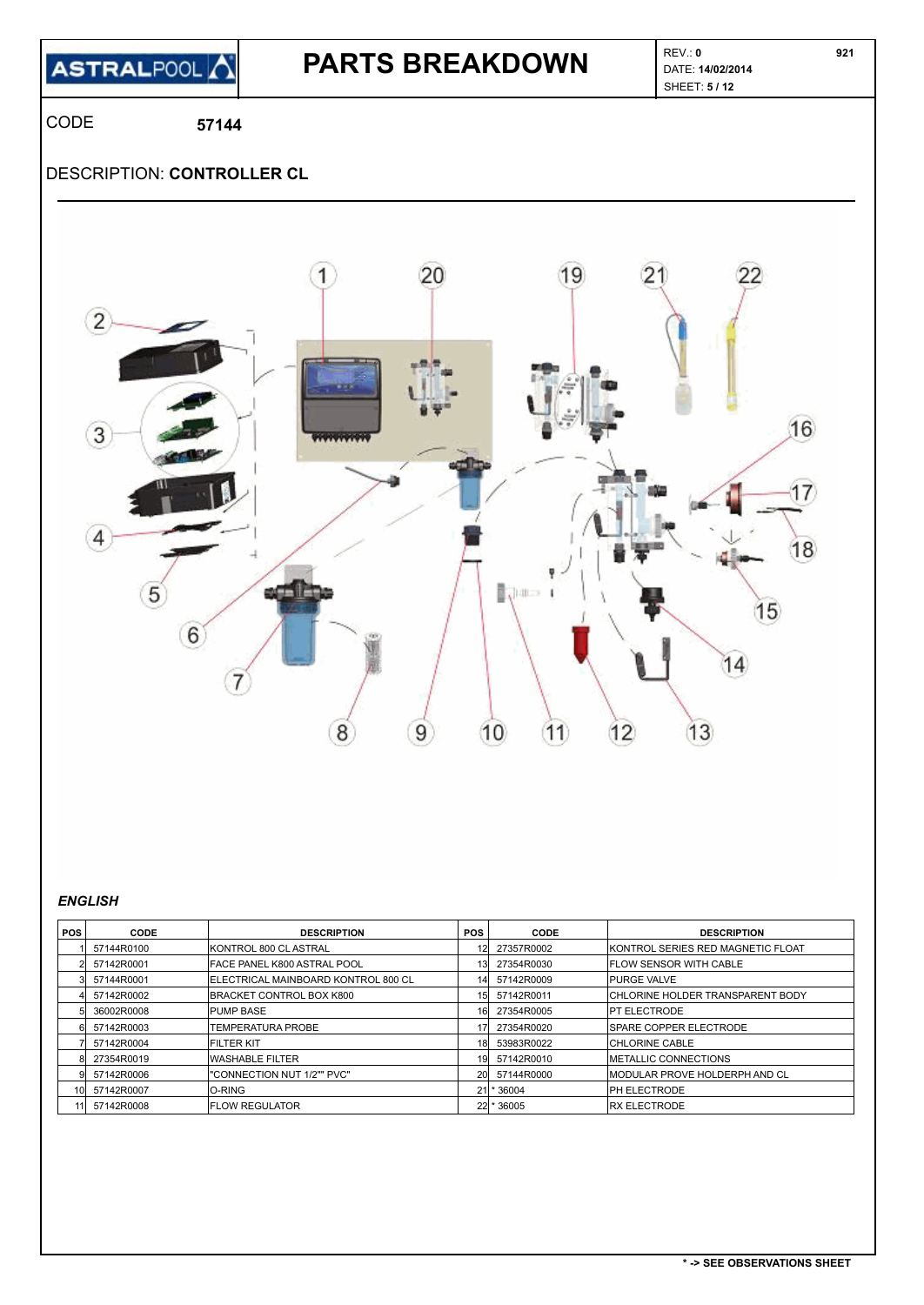

# **PARTS BREAKDOWN PARTS**

CODE **57144**

DESCRIPTION: **CONTROLLER CL**

### **OBSERVATIONS**

| POS    | CODE  | <b>OBSERVATIONS</b>  |
|--------|-------|----------------------|
| $\sim$ | 36004 | PEDIR A POOL SUPLIER |
| 22     | 36005 | PEDIR A POOL SUPLIER |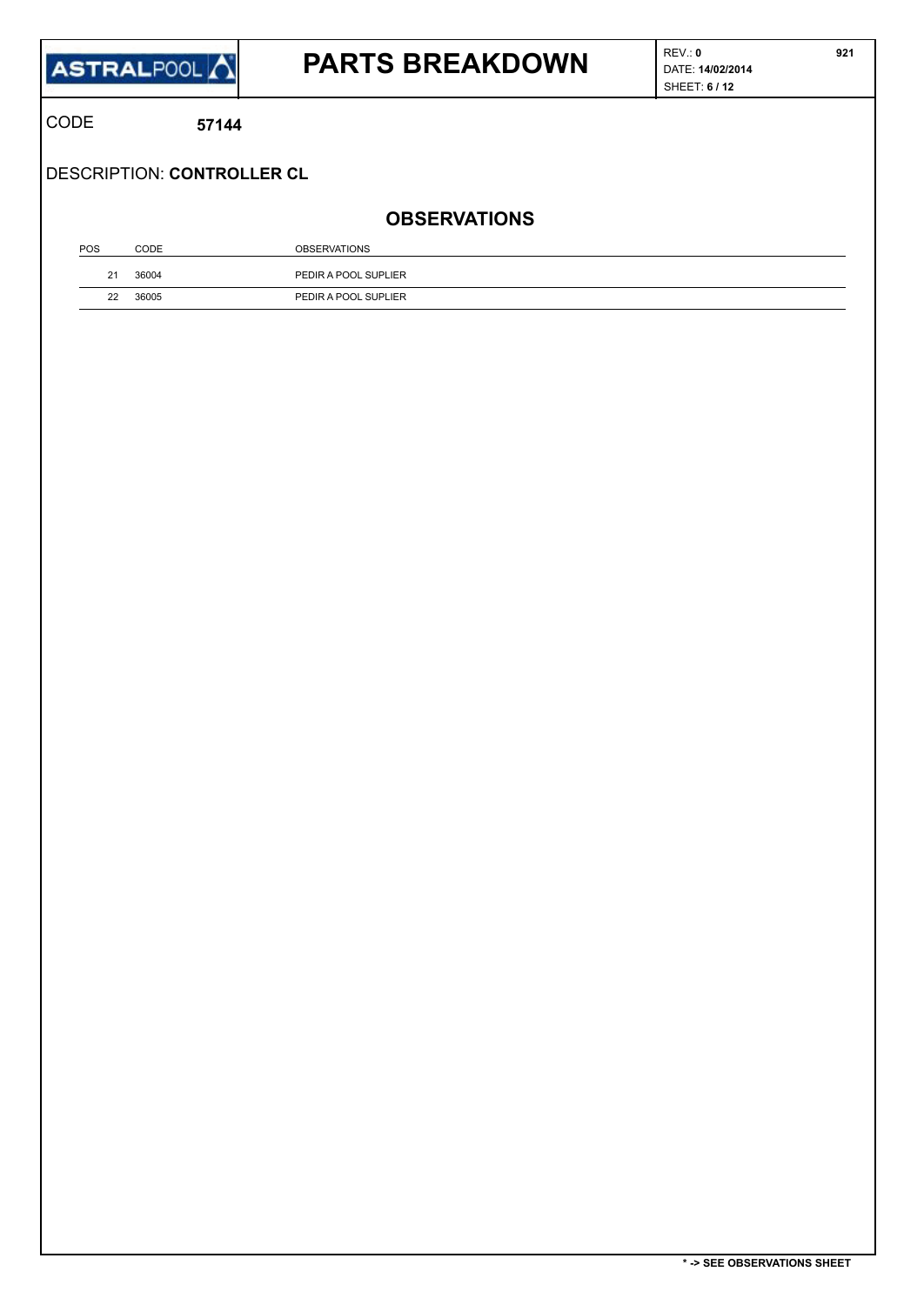

# **ESPLOSO** REV.: **0 DATA: 14/02/2014**

PAG.: **7 / 12** 

CODICE **57144**

### DESCRIZIONE: **CONTROLLER CL**



#### *ITALIANO*

| <b>POS</b> | <b>CODICE</b> | <b>DESCRIZIONE</b>            | <b>POS</b> | <b>CODICE</b> | <b>DESCRIZIONE</b>                         |
|------------|---------------|-------------------------------|------------|---------------|--------------------------------------------|
|            | 57144R0100    | ICENTRALINA KONTROL 800 CL    |            | 27357R0002    | IGALLEGGIANTE ROSSO MAGNETICO SERIE KONTRO |
|            | 57142R0001    | MASCHERINA K800 ASTRAL POOL   | 131        | 27354R0030    | <b>ISENSORE DI FLUSSO CON CAVO</b>         |
|            | 57144R0001    | <b>CIRCUITI DI MANOVRA CL</b> | 141        | 57142R0009    | <b>IVALVOLA SPURGO</b>                     |
|            | 57142R0002    | SUPPORTO CASSA CONTROLLO K800 | 15I        | 57142R0011    | IINSIEME CLORATORE                         |
|            | 36002R0008    | <b>PIEDE POMPA</b>            | 161        | 27354R0005    | <b>IELETTRODO PT</b>                       |
|            | 57142R0003    | SONDA DI TEMPERATURA          |            | 27354R0020    | <b>IELETTRODO DI RAME RICAMBIO</b>         |
|            | 57142R0004    | <b>INSIEME FILTRO</b>         | 181        | 53983R0022    | ICAVO AMPEROMETRICO                        |
|            | 27354R0019    | <b>FILTRO LAVABILE</b>        | 191        | 57142R0010    | VITI DI UNIONE                             |
|            | 57142R0006    | "DADO CONNESSIONE 1/2"" PVC"  | <b>201</b> | 57144R0000    | <b>CILINDRO CL</b>                         |
| 101        | 57142R0007    | IGIUNTA TORICA                |            | 21 * 36004    | <b>IELETTRODO DI PH</b>                    |
|            | 57142R0008    | <b>IREGOLATORE DI CAUDALE</b> |            | 22 * 36005    | <b>IELETTRODO DI RX</b>                    |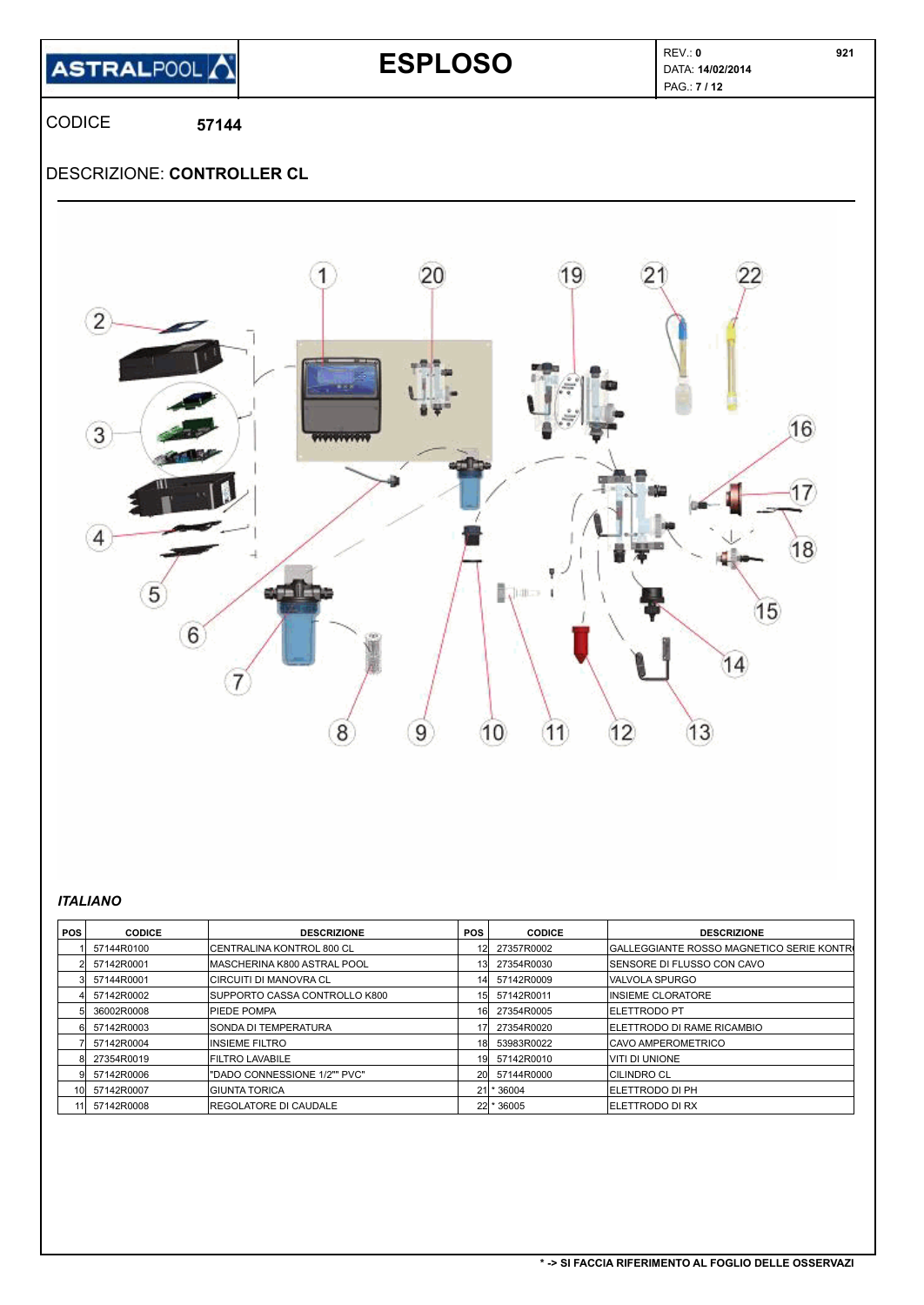|               | ASTRALPOOL <sup>1</sup>    | <b>ESPLOSO</b>       | REV: 0<br>DATA: 14/02/2014<br>PAG.: 8 / 12 | 921 |
|---------------|----------------------------|----------------------|--------------------------------------------|-----|
| <b>CODICE</b> | 57144                      |                      |                                            |     |
|               | DESCRIZIONE: CONTROLLER CL |                      |                                            |     |
|               |                            | <b>OSSERVAZIONI</b>  |                                            |     |
|               |                            | <b>OSSERVAZIONI</b>  |                                            |     |
| POS           | <b>CODICE</b>              |                      |                                            |     |
| 21            | 36004                      | PEDIR A POOL SUPLIER |                                            |     |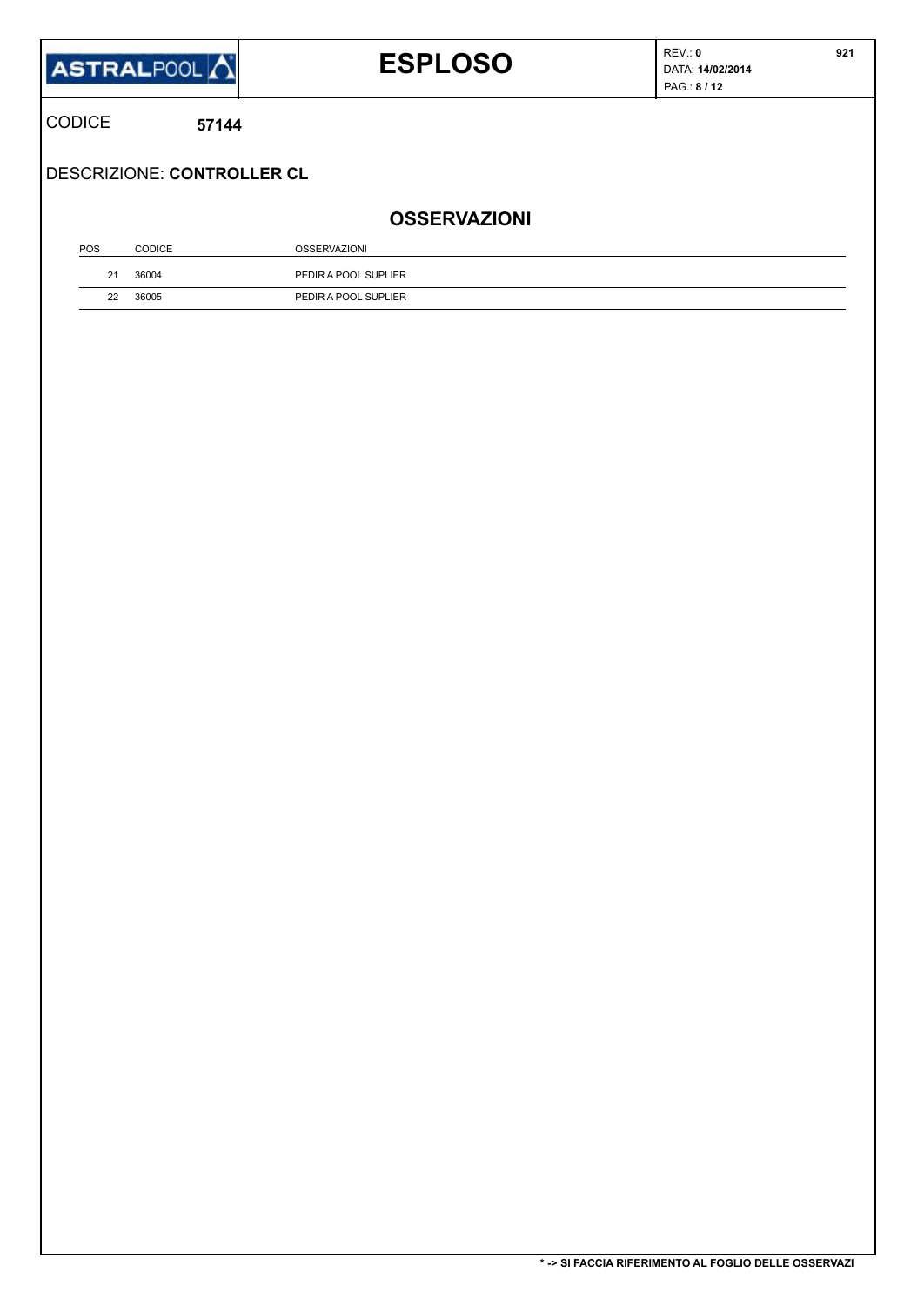

### **EINZELTEILE** <br>  $\begin{bmatrix}\n\text{UBER.: 0} \\
\text{DATA: 14/02/2014}\n\end{bmatrix}$

BLATT: **9 / 12** 

CODE **57144**

### BESCHREIBURG: **CONTROLLER CL**



#### *DEUTSCH*

| POS I | CODE          | <b>BESCHREIBURG</b>                          | <b>POS</b> | CODE          | <b>BESCHREIBURG</b>                                |
|-------|---------------|----------------------------------------------|------------|---------------|----------------------------------------------------|
|       | 57144R0100    | <b>IZENTRALES STEUERGERÄT KONTROL 800 CL</b> |            | 12 27357R0002 | <b>IMAGNETISIERTER SCHWIMMTEIL ROT SERIE KONTE</b> |
|       | 2 57142R0001  | <b>IDECKBLATT K800 ASTRAL POOL</b>           | 131        | 27354R0030    | <b>IFLUSS-SENSOR MIT KABEL</b>                     |
|       | 57144R0001    | <b>ISTEUERUNGSSCHALTKREISE CL</b>            | 141        | 57142R0009    | <b>ENTLÜFTUNGSVENTIL</b>                           |
|       | 57142R0002    | <b>GEHÄUSEHALTERUNG K800 CONTROLLER</b>      | 15I        | 57142R0011    | <b>ICHLOR-SET</b>                                  |
|       | 36002R0008    | <b>PUMPENBASIS</b>                           | 161        | 27354R0005    | <b>IPT-ELEKTRODE</b>                               |
| 61    | 57142R0003    | <b>TEMPERATURSONDE</b>                       |            | 27354R0020    | <b>IERSATZ-KUPFERELEKTRODE</b>                     |
|       | 57142R0004    | <b>IFILTERSET</b>                            | 181        | 53983R0022    | <b>AMPERIMETRISCHES KABEL</b>                      |
| 81.   | 27354R0019    | <b>WASCHBARER FILTER</b>                     | 191        | 57142R0010    | <b>IVERBINDUNGSSCHRAUBEN</b>                       |
| 91    | 57142R0006    | "SCHRAUBENMUTTER ANSCHLUSS 1/2"" PVC"        | 20I        | 57144R0000    | <b>IZYLINDER CL</b>                                |
|       | 10 57142R0007 | <b>IO-RING</b>                               |            | 21 * 36004    | <b>IPH-ELEKTRODE</b>                               |
|       | 11 57142R0008 | <b>IDURCHFLUSSREGLER</b>                     |            | 22 * 36005    | <b>IRX-ELEKTRODE</b>                               |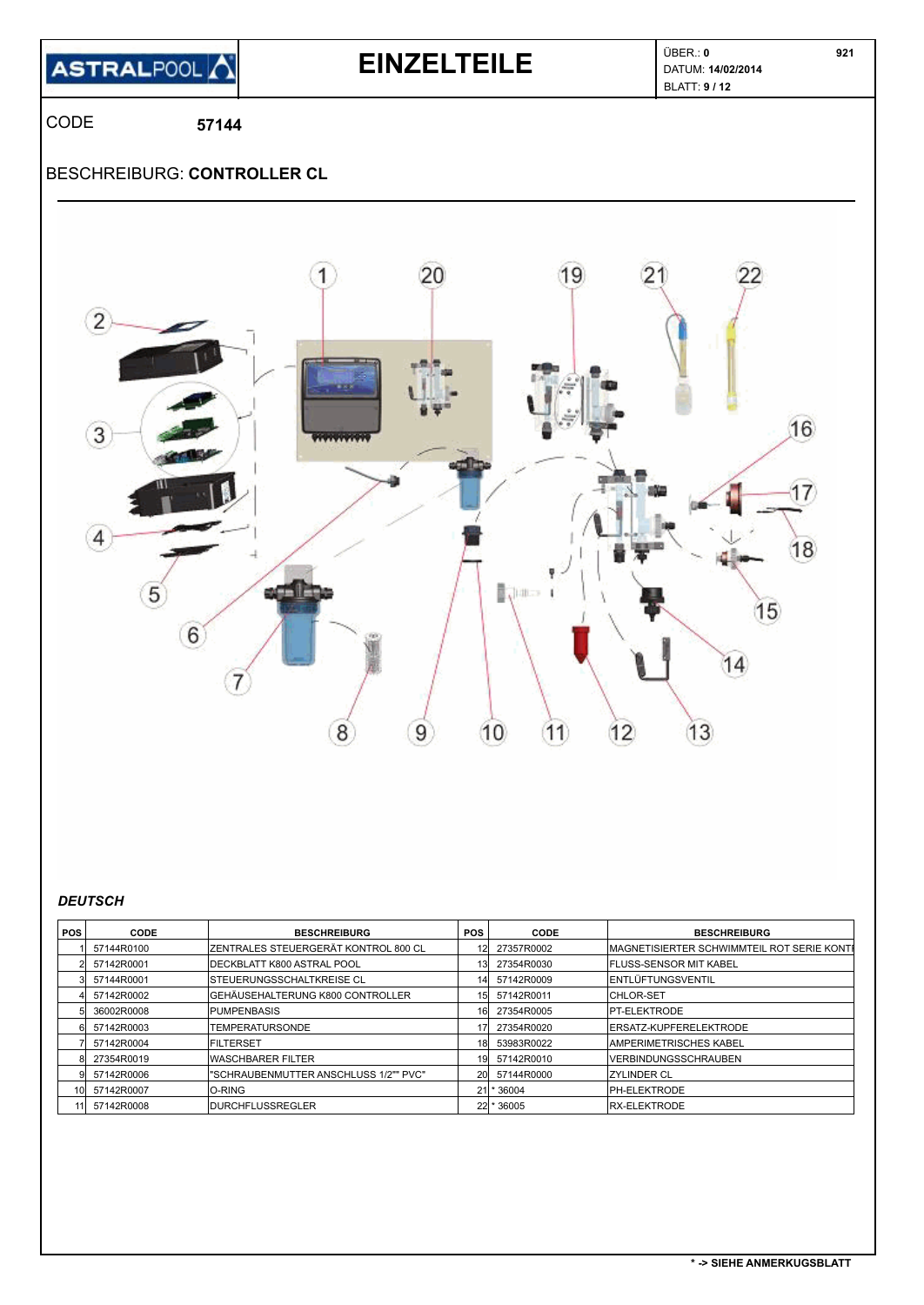

# **EINZELTEILE DATUM:** 14/02/2014

 **921**

CODE **57144**

BESCHREIBURG: **CONTROLLER CL**

**HINWEISE**

| POS | CODE  | <b>HINWEISE</b>      |
|-----|-------|----------------------|
| 21  | 36004 | PEDIR A POOL SUPLIER |
| 22  | 36005 | PEDIR A POOL SUPLIER |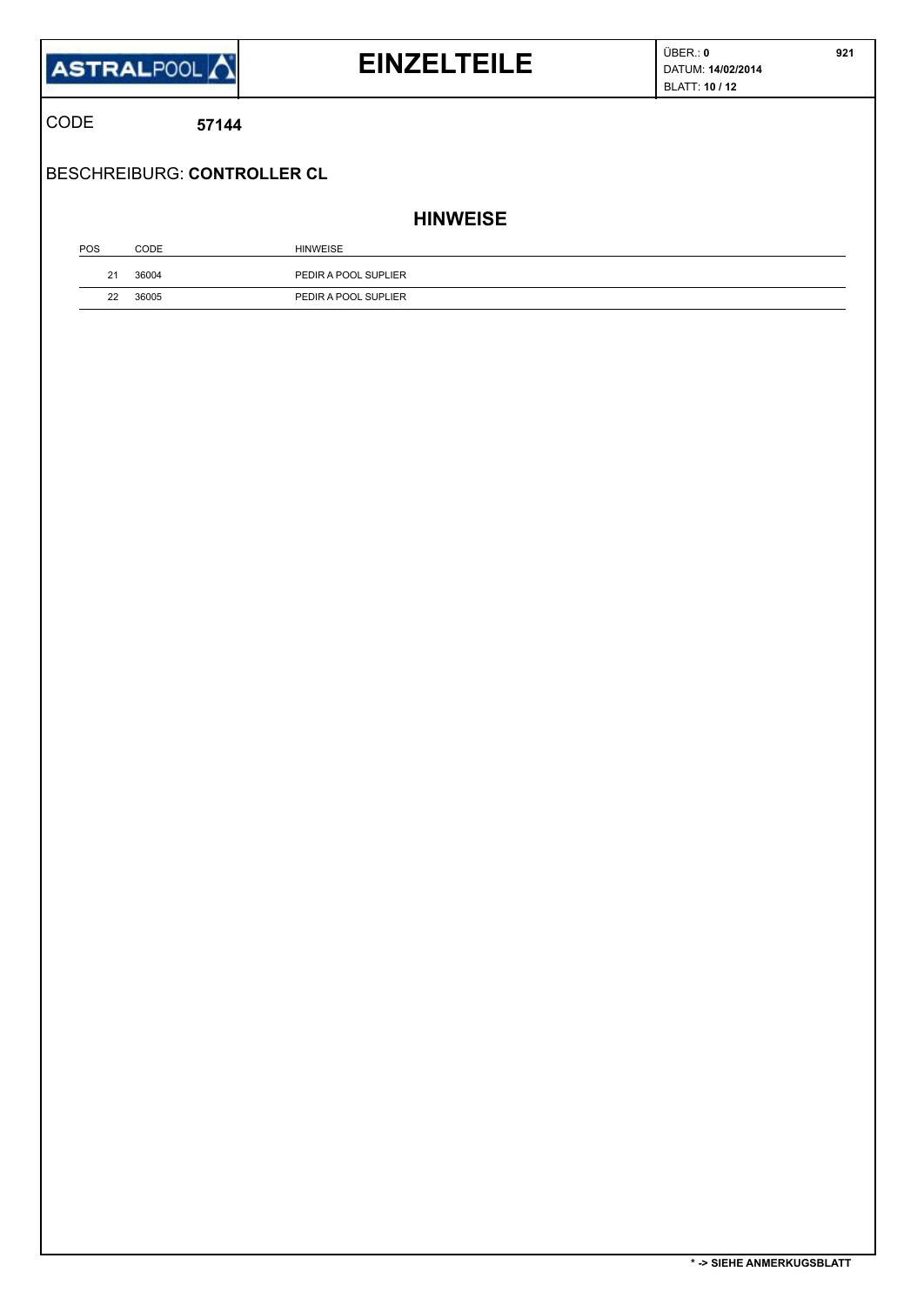| ASTRALPOOL A |  |
|--------------|--|
|              |  |

### **ITEM ITEM DATA: 14/02/2014** FOLHA: **11 / 12**

 **921**

CODIGO **57144**

### DESCRIÇÃO: **CONTROLLER CL**



#### *PORTUGUES*

| <b>POS</b>      | <b>CODIGO</b> | <b>DESCRICÃO</b>                             | <b>POS</b> | <b>CODIGO</b> | <b>DESCRICÃO</b>                        |
|-----------------|---------------|----------------------------------------------|------------|---------------|-----------------------------------------|
|                 | 57144R0100    | IUNIDADE DE CONTROLO CENTRAL KONTROL 800 CII |            | 27357R0002    | BOIA VERMELHA MAGNETIZADA SÉRIE KONTROL |
|                 | 57142R0001    | PAINEL K800 ASTRAL POOL                      |            | 27354R0030    | <b>ISENSOR DE FLUXO COM CABO</b>        |
|                 | 57144R0001    | CIRCUITOS DE CONTROLO CL                     |            | 57142R0009    | <b>VÁLVULA DE PURGA</b>                 |
|                 | 57142R0002    | <b>ISUPORTE CAIXA CONTROLO K800</b>          | 15I        | 57142R0011    | <b>ICONJUNTO CLORADOR</b>               |
|                 | 36002R0008    | <b>BASE BOMBA</b>                            |            | 27354R0005    | <b>IELÉCTRODO PT</b>                    |
|                 | 57142R0003    | <b>SONDA DE TEMPERATURA</b>                  |            | 27354R0020    | ELÉTRODO DE COBRE SOBRESSELENTE         |
|                 | 57142R0004    | ICJTO. FILTRO                                |            | 53983R0022    | <b>CABO AMPERIMÉTRICO</b>               |
|                 | 27354R0019    | <b>FILTRO LAVÁVEL</b>                        | 19         | 57142R0010    | PARAFUSO DE FIXAÇÃO                     |
|                 | 57142R0006    | "PORCA CONEXÃO 1/2"" PVC"                    | <b>20l</b> | 57144R0000    | <b>CILINDRO CL</b>                      |
| 10 <sup>1</sup> | 57142R0007    | IJUNTA TÓRICA                                |            | $21$ * 36004  | <b>SONDA PH</b>                         |
| 111             | 57142R0008    | <b>IREGULADOR DE CAUDAL</b>                  |            | 22 * 36005    | <b>SONDA RX</b>                         |